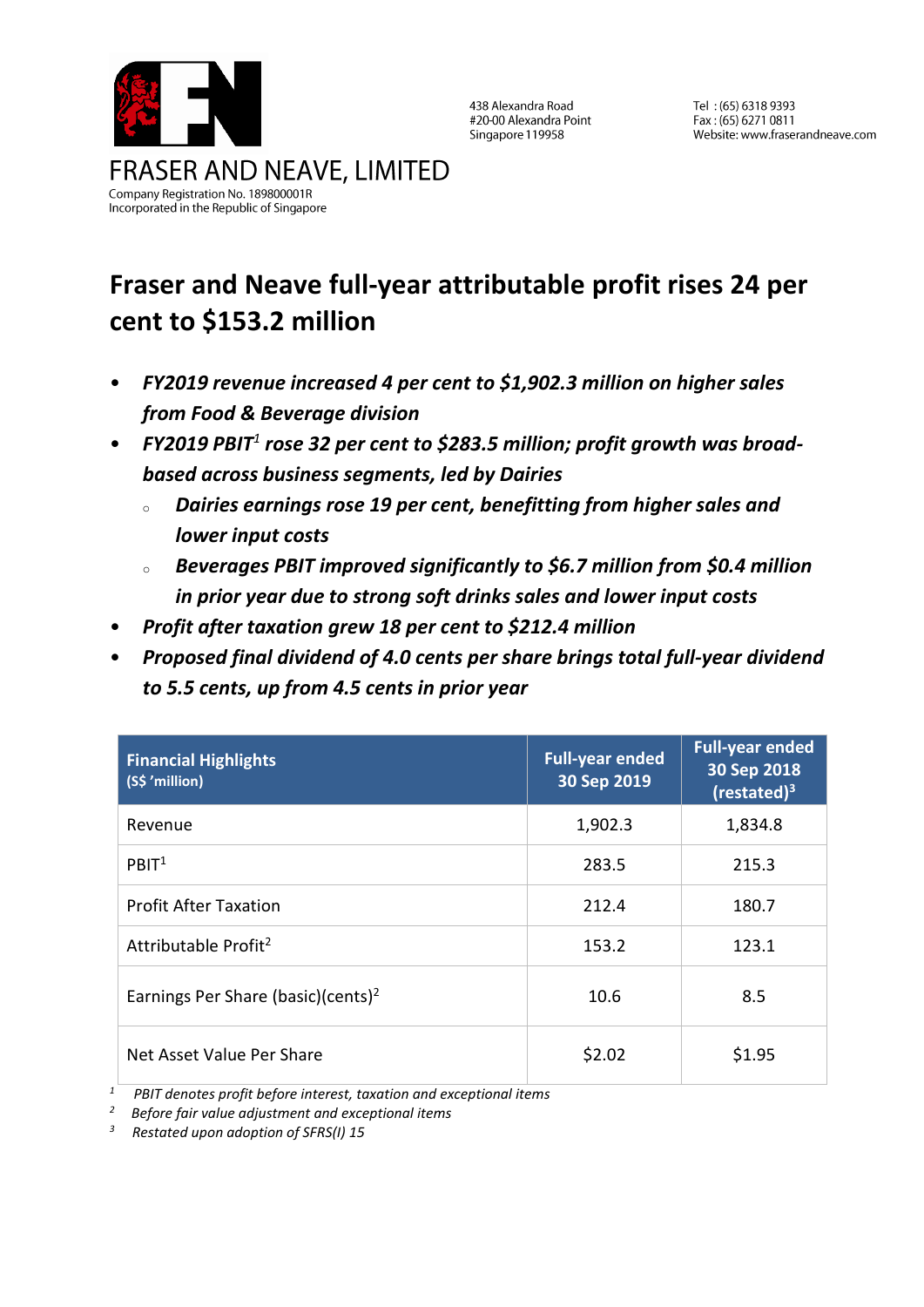Fraser and Neave, Limited F&N FY2019 full-year attributable profit rises 24% to \$153.2m Page 2 of 7

SINGAPORE, 14 November 2019 – Fraser and Neave, Limited ("**F&N**" or the "**Group**") today reported strong results for the twelve months ended 30 September 2019 ("**FY2019**"). These results reflected broad-based strength across business segments, led by Dairies.

Underpinned by solid performance from Food & Beverage ("**F&B**") division, the Group posted full-year revenue of \$1,902.3 million, up 4 per cent over the prior year ("**FY2018**"); while profit before interest and taxation ("**PBIT**") rose 32 per cent, to \$283.5 million from \$215.3 million. Profit after taxation grew 18 per cent to \$212.4 million, from \$180.7 million in the prior year. The lower after-tax growth was due to higher effective tax rate (20.9 per cent in FY2019 versus 9.9 per cent in FY2018), primarily the result of higher foreign tax rate following the expiration of corporate tax incentive in Thailand.

This year, higher soft drink and dairy sales contributed to F&B's strong top line of \$1,624.6 million, representing a growth of 4 per cent from \$1,555.3 million in the previous year. The strong performance was spurred by the successful execution of festive campaigns, improvement in route-to-market, the continuing rollout of new products in core markets as well as higher export volumes.

The Group posted double-digit profit growth in FY2019, outpacing sales. Bolstered by higher soft drink and dairy sales, favourable input costs, contribution from newly-acquired businesses and higher profit share in Vietnam Dairy Products Joint Stock Company ("**Vinamilk**"), the Group's associate company in Vietnam, FY2019 PBIT improved 32 per cent, to \$283.5 million.

Dairies remained the star performer. It posted a 19-per-cent increase in PBIT, reaching \$275.5 million in the FY2019. The strong performance from Dairies this year was mainly underpinned by the Group's profit share of \$110.9 million from Vinamilk and the 37-per-cent profit growth in Dairies Thailand. Lifted mainly by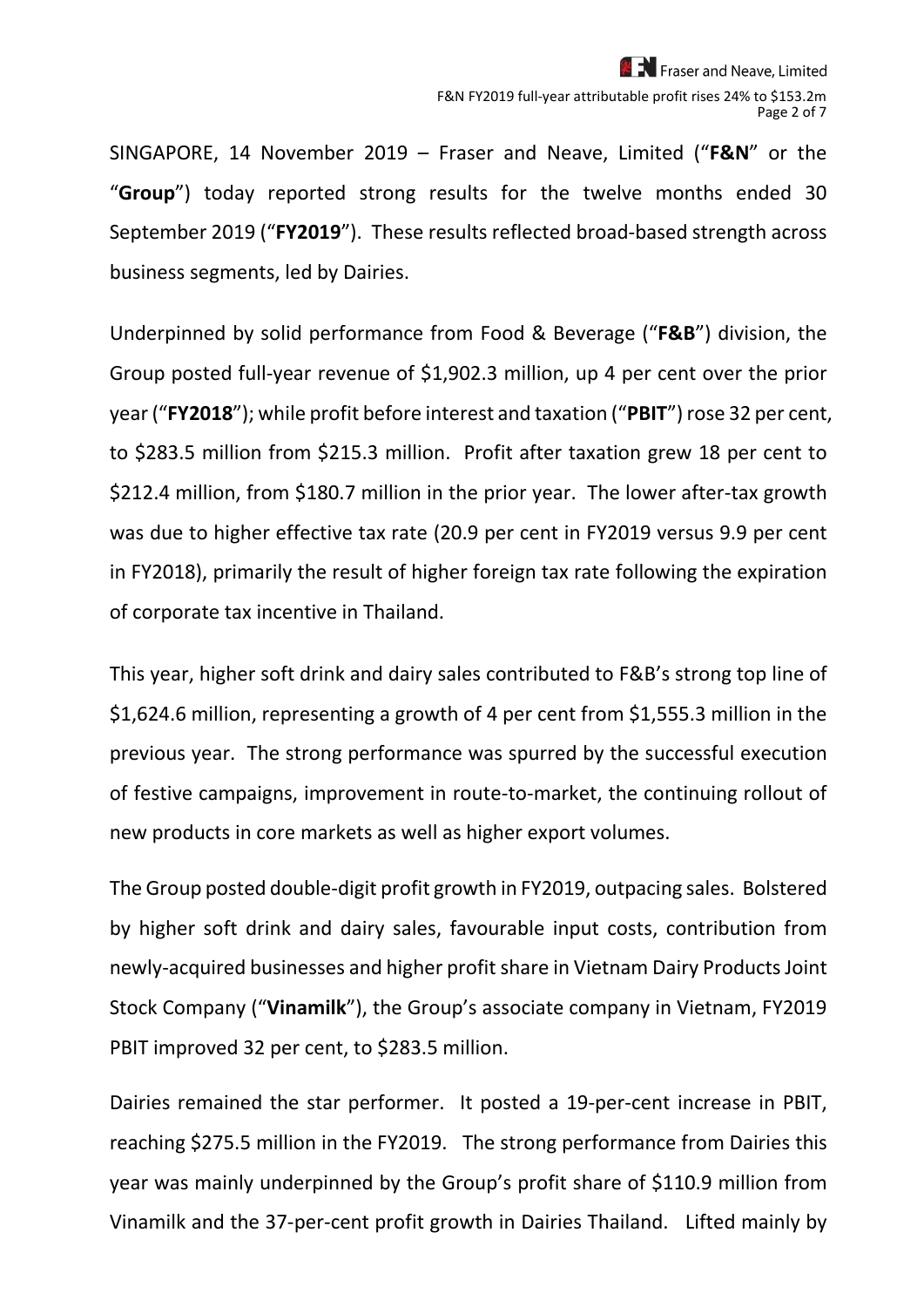its 10-per-cent top line growth, favourable input costs and lower advertising and promotion expenses, Dairies Thailand PBIT rose 37 per cent. Dairies Malaysia, on the other hand, continued to be adversely impacted by intense canned milk competition. Despite recording a 1-per-cent increase in sales, Dairies Malaysia FY2019 PBIT fell 6 per cent, impacted by higher trade promotion expenses.

Beverages also grew at a stronger pace this year despite a tough sales environment. Driven by successful festive campaigns and trade replenishment of existing and rollout of new healthier products in F&N's core markets of Malaysia and Singapore, Beverages sales grew 7 per cent. Accelerating sales growth, lower sugar prices and marketing spend saw a significant improvement in Beverages FY2019 PBIT to \$6.7 million, from \$0.4 million in the prior year. This earnings growth was achieved despite higher logistic cost, as well as pre-operating costs associated with the new brewery in Myanmar. Excluding the brewery preoperating costs, Beverages earnings would have been higher, at \$10.5 million.

Publishing and Printing ("**P&P**") revenue declined marginally this year – by 1 per cent over prior year to \$277.4 million. Its decline was due mainly to change in the sales mix of education publishing business and lower retail revenue due to store closures. Despite lower revenue, P&P posted earnings of \$9.6 million, up from \$0.1 million in FY2018. The better performance was driven by higher margins, prudent cost management, improving profitability from its core print business, maiden profit contribution from newly-acquired business, Print Lab, and nonoperating income from the sale of non-core assets.

**Mr Koh Poh Tiong, Chairman of the F&N Board Executive Committee said**, "2019 was a year of good growth for F&N. We grew all our business segments, lifting attributable profit by 24 per cent to \$153.2 million, despite an economic environment which became more challenging as the year progressed. Our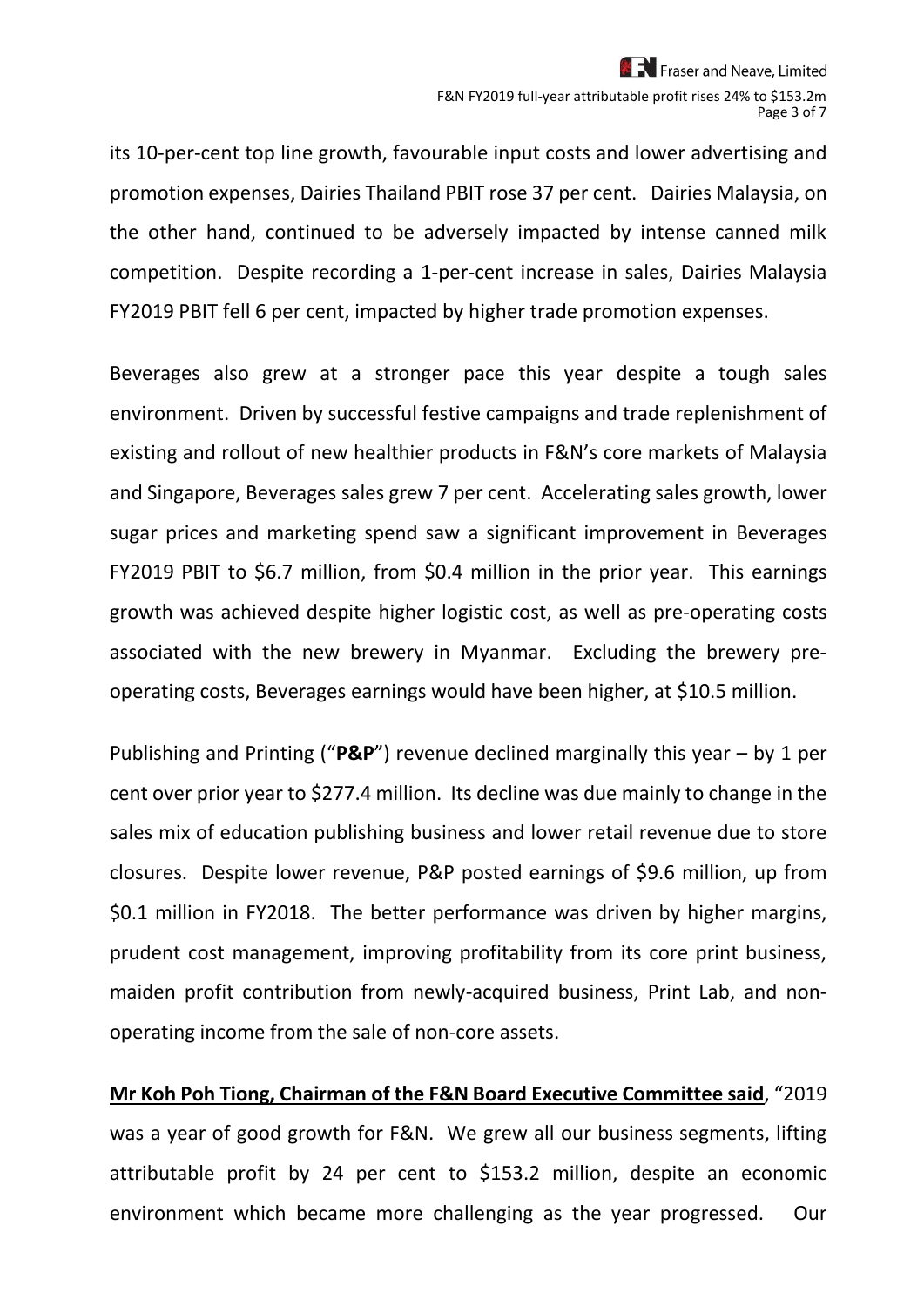Fraser and Neave, Limited F&N FY2019 full-year attributable profit rises 24% to \$153.2m Page 4 of 7

unrelenting focus on innovation, brand-building and operational and commercial excellence, as well as systematic execution of our acquisition strategy to expand our business continued to yield results. We are particularly pleased that F&N has returned to Myanmar's beer market, with the start of commercial production of Emerald Brewery Myanmar Limited on 1 October 2019. We are also pleased that F&N made its maiden entry into the food service business with two strategic acquisitions in Thailand – Starbucks Thailand with a fast-expanding footprint of 372 stores, and Genki Sushi, a franchised sushi restaurant business. Times Publishing Limited also successfully acquired a majority stake in Print Lab in a strategic move to keep abreast of evolving market developments in the print segment."

"We remain confident in our long-term strategy, and we have the right team in place to ensure our continued ability to deliver long-term value for all our stakeholders," Mr Koh added.

#### **Proposed Final Dividend of 4.0 cents per share**

The Directors have determined that it is prudent to maintain a strong balance sheet to provide the flexibility for the Group to invest and take advantage of opportunities as they arise. In spite of the anticipated working capital requirement in the coming year, Directors have proposed a final dividend of 4.0 cents per share. Together with the interim dividend of 1.5 cents per share paid in June 2019, total dividend for this year amounted to 5.5 cents, an increase of 1.0 cent over the prior year. This corresponds to a total dividend ratio of 52 per cent of Group attributable profit before fair value adjustment and exceptional items. If approved by shareholders at the AGM on 29 January 2020, the final dividend will be paid on 18 February 2020.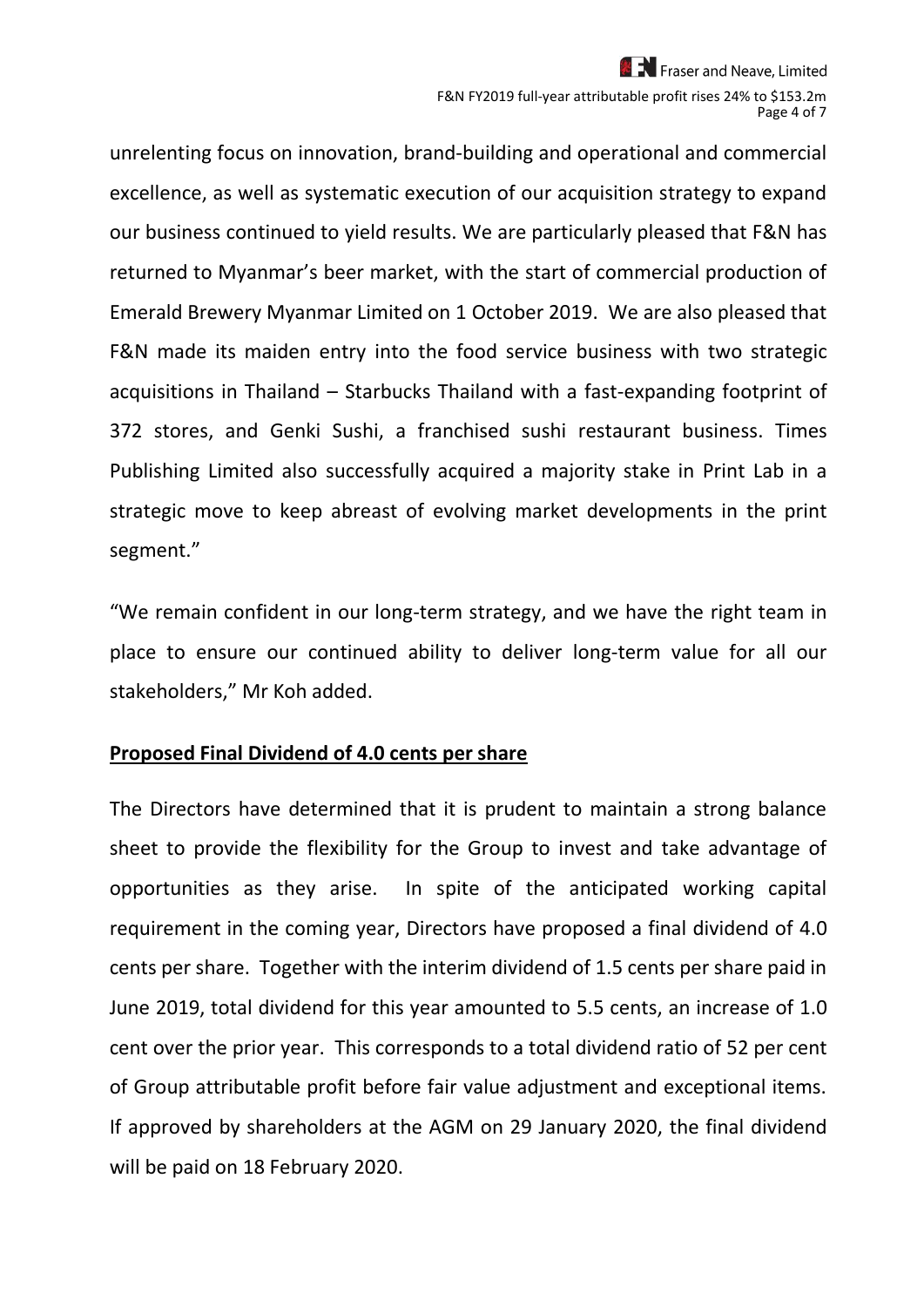#### **Corporate Developments**

#### **(A) F&N returns to Myanmar**

We officially re-entered the beer business this year. Emerald Brewery Myanmar Limited ("**Emerald Brewery**"), a joint-venture company in which F&N holds 79.86 per cent stake, completed its first canning run on 25 September, a year after investing US\$70 million (\$105 million) in a state-ofthe-art brewery, located in Hlegu Township, Yangon. Led by a leadership team with many years of in-market industry experience, the brewery has, on 1 October, started to produce the award-winning *CHANG* beer, and build nationwide distribution to bring this international brew to all corners of the country. With our investment in Emerald Brewery, F&N is now better positioned to capture further growth opportunities in Myanmar.

Through Emerald Brewery, F&N will contribute to Myanmar's economic and social success by investing in local manufacturing, employing local people, engaging local suppliers and distributors and supporting community investment programs. F&N's capital investment has been deployed to build a modern brewery which will deliver an annual beer production capacity of 500,000 hectolitres, to grow logistics including sales and distribution operations, as well as drive marketing and people capabilities.

#### **(B) F&N acquires 60.0 per cent interest in Print Lab Pte Ltd**

In April 2019, the Group's Publishing & Printing arm, Times Publishing Limited ("**TPL**") acquired a 60 per cent stake in Print Lab Pte. Ltd. ("**PL**") for a cash consideration of \$24.5 million. The acquisition is part of TPL's continuing strategy to diversify its print portfolio and strengthen the company's foothold in the growing integrated marketing and print solution market.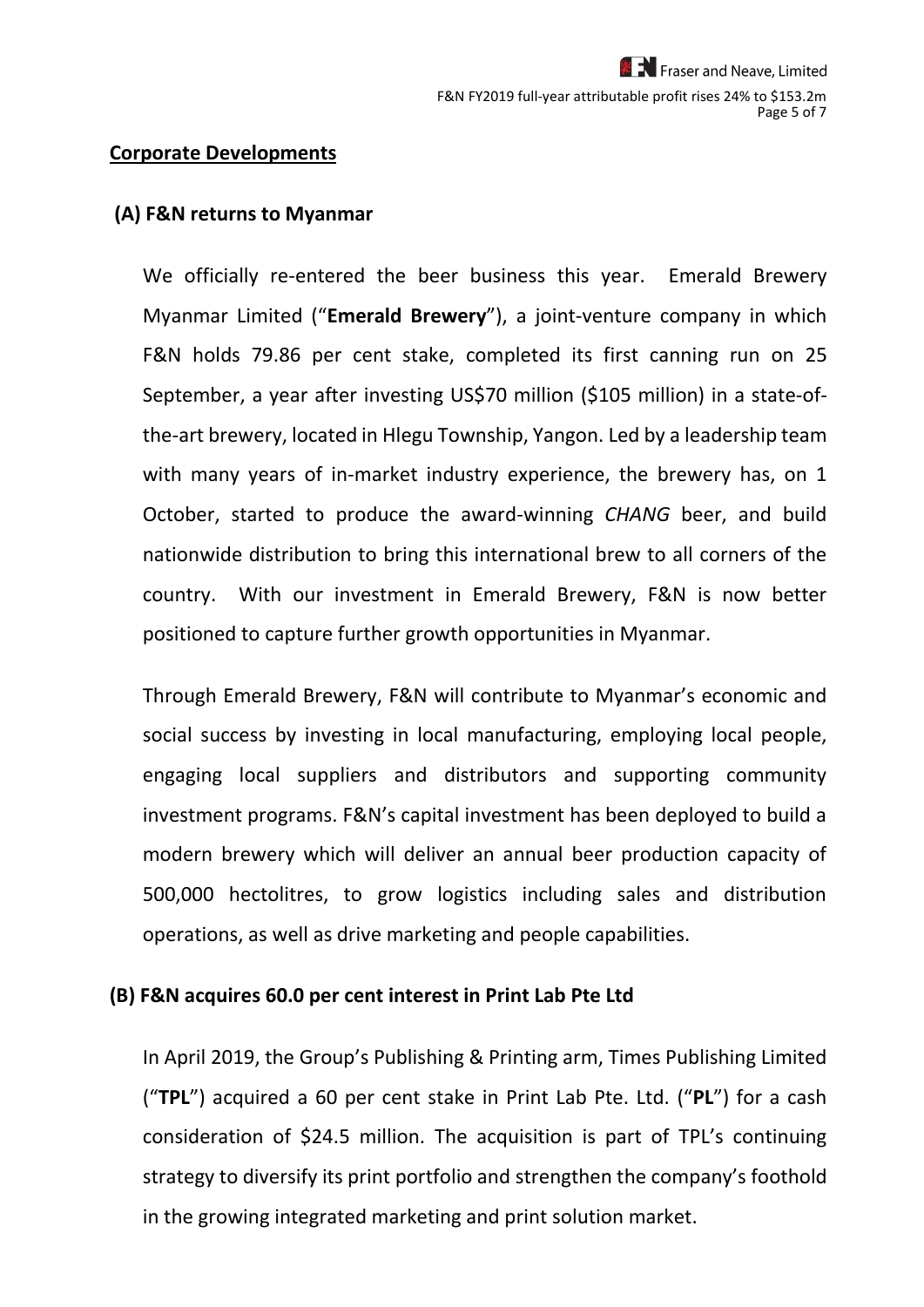PL is a one-stop integrated print, creative and digital out-of-home solution provider in Singapore. It serves clients across a diverse set of industries including clients in the creative retail marketing segment, FMCG, retail, automobile and financial institutions, many of which are blue-chip companies.

## **(C) F&N enters food service business with investments in (i) a Japanese franchised business and (ii) the fast-growing retail coffee segment in Thailand**

### **(i) Genki Sushi Bangkapi Co., Ltd**

F&N owns an effective 20.75 per cent stake in Genki Sushi Bangkapi Co. Ltd. ("**GSB**"), a franchised sushi restaurant business in Thailand under its principal brand, *GENKI SUSHI.*

This investment in GSB marked F&N's foray into the food service industry, a move that leverages the knowledge and network of Thai Beverage PCL in Thailand.

### **(ii) Starbucks Coffee (Thailand) Co., Ltd**

In May 2019, F&N through Coffee Concepts (Thailand) Co., Ltd., a partnership between F&N Retail Connection Co., Ltd. and Maxim's Caterers Limited ("**Maxim's**"), entered into an agreement to acquire the entire issued share capital of Starbucks Coffee (Thailand) Co., Ltd ("**Starbucks Thailand**"). This acquisition adds an iconic coffee brand to F&N's portfolio of renowned brands which includes its proprietary *100PLUS* isotonic beverage, strengthen F&N's regional footprint and extend its presence into the retail coffee segment of the total beverage market.